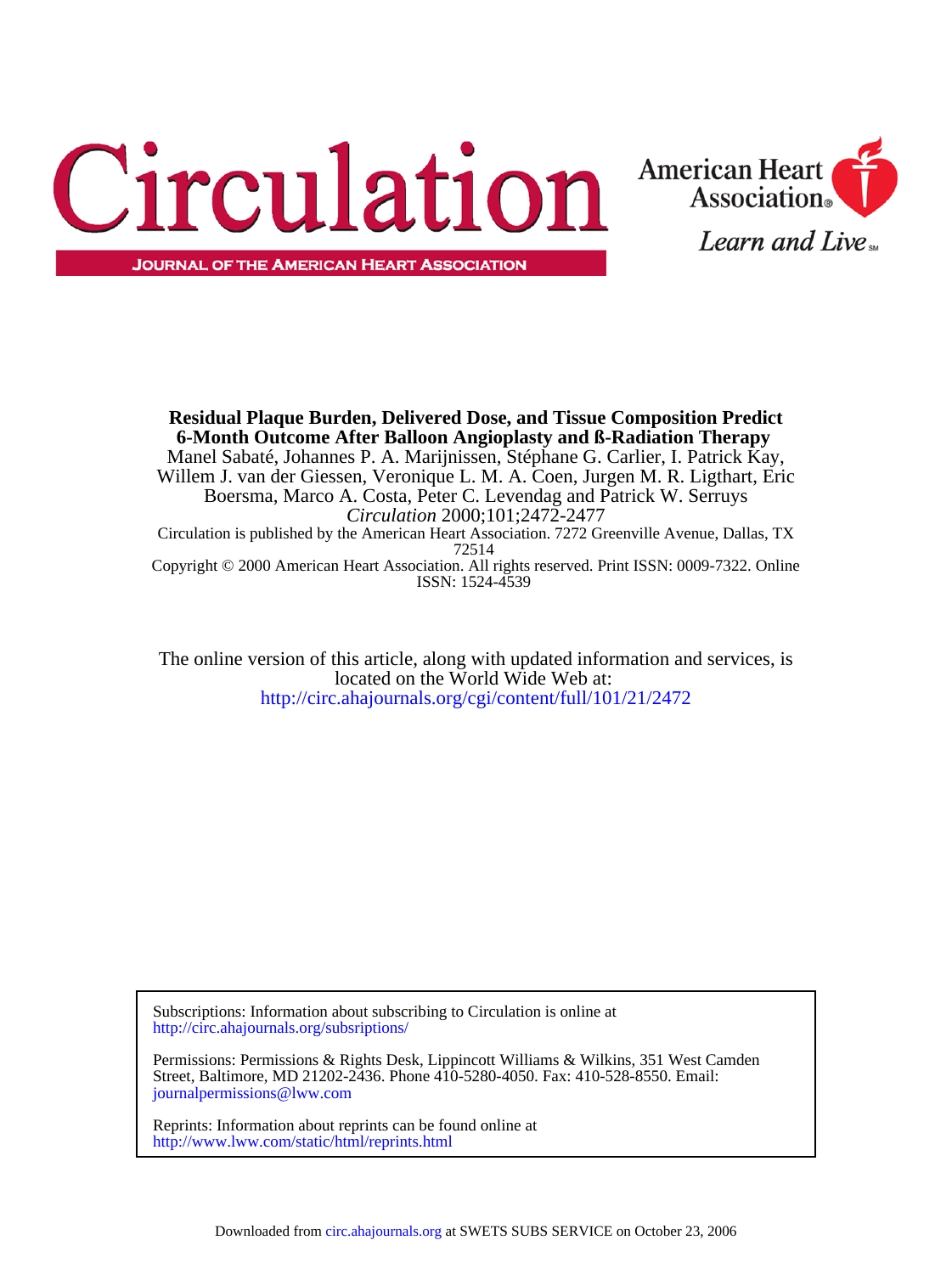# **Residual Plaque Burden, Delivered Dose, and Tissue Composition Predict 6-Month Outcome After Balloon Angioplasty and β-Radiation Therapy**

Manel Sabaté, MD; Johannes P.A. Marijnissen, PhD; Stéphane G. Carlier, MD; I. Patrick Kay, MBChB; Willem J. van der Giessen, MD, PhD; Veronique L.M.A. Coen, MD; Jurgen M.R. Ligthart, BSc; Eric Boersma, PhD; Marco A. Costa, MD; Peter C. Levendag, MD, PhD; Patrick W. Serruys, MD, PhD

- *Background*—Inhomogeneity of dose distribution and anatomic aspects of the atherosclerotic plaque may influence the outcome of irradiated lesions after balloon angioplasty (BA). We evaluated the influence of delivered dose and morphological characteristics of coronary stenoses treated with  $\beta$ -radiation after BA.
- *Methods and Results*—Eighteen consecutive patients treated according to the Beta Energy Restenosis Trial 1.5 were included in the study. The site of angioplasty was irradiated with the use of a  $\beta$ -emitting  ${}^{90}Sr/{}^{90}Y$  source. With the side branches used as anatomic landmarks, the irradiated area was identified and volumetric assessment was performed by 3D intracoronary ultrasound imaging after treatment and at 6 months. The type of tissue, the presence of dissection, and the vessel volumes were assessed every 2 mm within the irradiated area. The minimal dose absorbed by 90% of the adventitial volume  $(D_{\nu90}$ Adv) was calculated in each 2-mm segment. Diffuse calcified subsegments and those containing side branches were excluded. Two hundred six coronary subsegments were studied. Of those, 55 were defined as soft, 129 as hard, and 22 as normal/intimal thickening. Plaque volume showed less increase in hard segments as compared with soft and normal/intimal thickening segments (*P*<0.0001). D<sub>v90</sub>Adv was associated with plaque volume at follow-up after a polynomial equation with linear and nonlinear components  $(r=0.71; P=0.0001)$ . The multivariate regression analysis identified the independent predictors of the plaque volume at follow-up: plaque volume after treatment,  $D_{\nu90}$ Adv, and type of plaque.
- *Conclusions*—Residual plaque burden, delivered dose, and tissue composition play a fundamental role in the volumetric outcome at 6-month follow-up after b-radiation therapy and BA. **(***Circulation***. 2000;101:2472-2477.)**

**Key Words:** balloon **n** angioplasty **n** radioisotopes **n** ultrasonics **n** restenosis

Endovascular radiation therapy is a promising new tech-nique aimed at preventing restenosis after percutaneous coronary intervention.1–3 Although its effectiveness has been proven in the treatment of in-stent restenosis,<sup>4</sup> the value of intracoronary irradiation in de novo coronary lesions remains to be established. Radiation delivered to the coronary artery by means of catheter-based systems can use both  $\gamma$ - and  $\beta$ -emitters.<sup>5</sup> Long-term results after treatment may be influenced by absolute dose and by the homogeneity in dose distribution.  $\beta$ -Emitters demonstrate a more rapid dose falloff than  $\gamma$ -emitters because of the short range of electrons.<sup>6</sup> This feature may lead to a less homogeneous dose distribution when treating coronary segments with variable degrees of curvature, tapering, remodeling, and plaque extent. The use of dose-volume histograms allows one to evaluate the cumulative dose received by a certain specified tissue volume7 and has been recently implemented in the field of intracoronary brachytherapy as a tool for dosimetry.8 Aims of the study were (1) to determine, by the use of dose-volume histograms, the dose distribution of the B-emitter  $^{90}Sr^{90}Y$ along the coronary irradiated segment when delivered by a noncentered device, (2) to establish the dose that could be predictive of efficacy in intracoronary brachytherapy, and (3) to determine the intravascular ultrasound (IVUS) predictors of the plaque volume at 6-month follow-up of coronary segments treated with balloon angioplasty (BA) followed by  $\beta$ -radiation therapy.

## **Methods**

### **Patient Selection**

Eighteen consecutive patients with single de novo coronary stenosis successfully treated with BA followed by intracoronary  $\beta$ -radiation

Received September 22, 1999; revision received November 23, 1999; accepted December 22, 1999.

From the Thoraxcenter, Heartcenter, Rotterdam, Dijkzigt Academisch Ziekenhuis Rotterdam, The Netherlands (M.S., S.G.C., I.P.K., W.J.v.d.G., J.M.R.L., E.B., M.A.C., P.W.S.), and Daniel den Hoed Cancer Center, Rotterdam, The Netherlands (J.P.A.M., V.L.M.A.C., P.C.L.).

Correspondence to Prof P.W. Serruys, MD, PhD, Heartcenter, Academisch Ziekenhuis Rotterdam, Erasmus University, Bd 418, PO Box 2040, Dr Molewaterplein 40, 3015 GD Rotterdam, The Netherlands. E-mail serruys@card.azr.nl

<sup>© 2000</sup> American Heart Association, Inc.

*Circulation* **is available at http://www.circulationaha.org**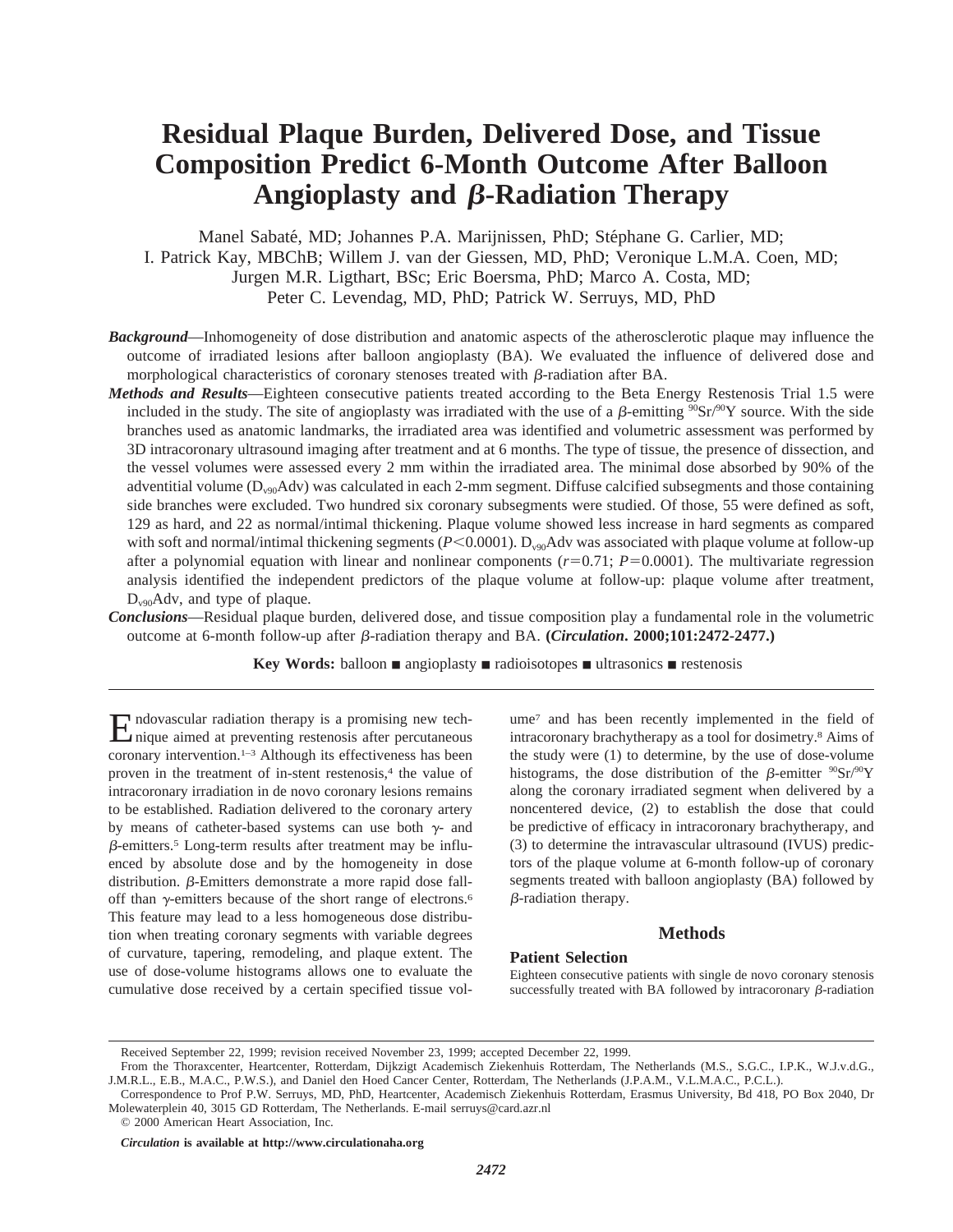

Figure 1. Longitudinal reconstruction and volumetric calculations (charts) of irradiated coronary segments after treatment (A and A') and at 6-month follow-up (B and B').

therapy were included in the study. Patients receiving a stent were excluded from the analysis.  $\beta$ -Radiation was delivered according to the Beta Energy Restenosis Trial 1.5. The isotope selected was the pure  $\beta$ -emitting  $^{90}Sr^{90}Y$ , and patients were randomly assigned to receive 12, 14, or 16 Gy at 2 mm from the source axis. The inclusion and exclusion criteria of this trial have been previously reported.9 The delivery of the radiation was performed by the use of the Beta-Cath System (Novoste Corp).10 The radiation source train of this system consists of a series of 12 independent 2.5-mm-long cylindrical seeds that contain the  $90Sr/90Y$  sources and is bordered by 2 gold radiopaque markers at distal and proximal parts separated by 30 mm.10

## **IVUS Analysis**

The treated coronary segment was evaluated by means of 3D IVUS imaging, which allowed volumetric calculations of the irradiated area. The selection of the area of interest has been reported elsewhere.11 In brief, a few steps were followed: First, an angiogram was performed after positioning the delivery catheter and the relation between anatomic landmarks and the 2 gold markers were documented. The anatomic landmark closest to either of the gold markers was used as a reference point. This angiographic reference point was identified during a contrast injection with the IVUS imaging element at the same position as the gold marker of the source. The image from the IVUS imaging element was recorded and the reference point identified. During the subsequent pullback, this reference point was recognized and used for selecting the area subject to the analysis: 30 mm for the irradiated segment.12 The system used for imaging was a mechanical IVUS system (ClearView, CVIS, Boston Scientific Corp) with a sheath-based IVUS catheter incorporating a 30-MHz, single-element transducer rotating at 1800 rpm (Ultracross, CVIS). The transducer is placed inside a 2.9F, 15-cm-long sonolucent distal sheath that alternatively houses the guide wire (during the catheter introduction) or the transducer (during imaging). The IVUS transducer was withdrawn through the stationary imaging sheath by an ECG-triggered pullback device with a stepping motor.12 The ECG-gated image acquisition and digitization was performed by a workstation designed for the 3D reconstruction of echocardiographic images<sup>12</sup> (EchoScan, Tomtec). Description of this system has been previously reported in detail.12–14 In brief, the steering logic of the workstation considered the heart rate variability and only acquired images from cycles meeting a predetermined range and coinciding with the peak of the R wave. If an R-R interval failed to meet the preset range, the IVUS catheter remained at the same site until a cardiac cycle met the predetermined R-R range. The IVUS transducer then was withdrawn 0.2 mm to acquire the next image.<sup>12-14</sup> This system ensures the segment-to-segment independence by avoiding taking images during the axial movement of the IVUS catheter that occurs during the cardiac cycle. Given the slice thickness of 0.2 mm and the length subject to the analysis of 30 mm (distance between the 2 gold markers of the radiation source), 150 crosssectional images per segment were digitized and analyzed. A semiautomatic contour detection program was used for the 3D analysis.15 This program constructs 2 longitudinal sections from the data set and identifies the contours corresponding to the lumenintima and media-adventitia boundaries. Corrections could be performed interactively by "forcing" the contour through visually identified points; the entire data set then was updated.15 Careful checking and editing of the contours of the 150 planar images was performed with an average of 45 minutes for complete evaluation. The area encompassed by the lumen-intima and media-adventitia boundaries defined the luminal and the total vessel volumes, respectively. The difference between total vessel and luminal volumes defined the plaque volume. Because media thickness cannot be measured accurately, we assumed that the plaque volume included the atherosclerotic plaque and the media.16 Volumetric data were calculated by the formula  $V = \sum_{i=1}^{n} A_i \cdot H$ , where V=volume, A=area of total vessel or lumen or plaque in a given cross-sectional ultrasound image,  $H=$ thickness of the coronary artery slice that is reported by this digitized cross-sectional IVUS image, and  $n$ =the number of digitized cross-sectional images encompassing the volume to be measured.15 At follow-up, meticulous matching of the region of interest was performed by comparing the longitudinal reconstruction with that after treatment as previously described<sup>11</sup> (Figure 1). The feasibility and intraobserver and interobserver variability of this system have been previously reported.11,13,17,18 For the purposes of the study, the computed volume of the irradiated segment was divided into 2-mm-long subsegments. Since the irradiated segment measured 30 mm, 15 subsegments were defined per patient, each of them with 10 IVUS cross sections (0.2 mm per cross section). All individual cross sections were studied by 2 investigators, blinded to the dosimetry results. Type of plaque and the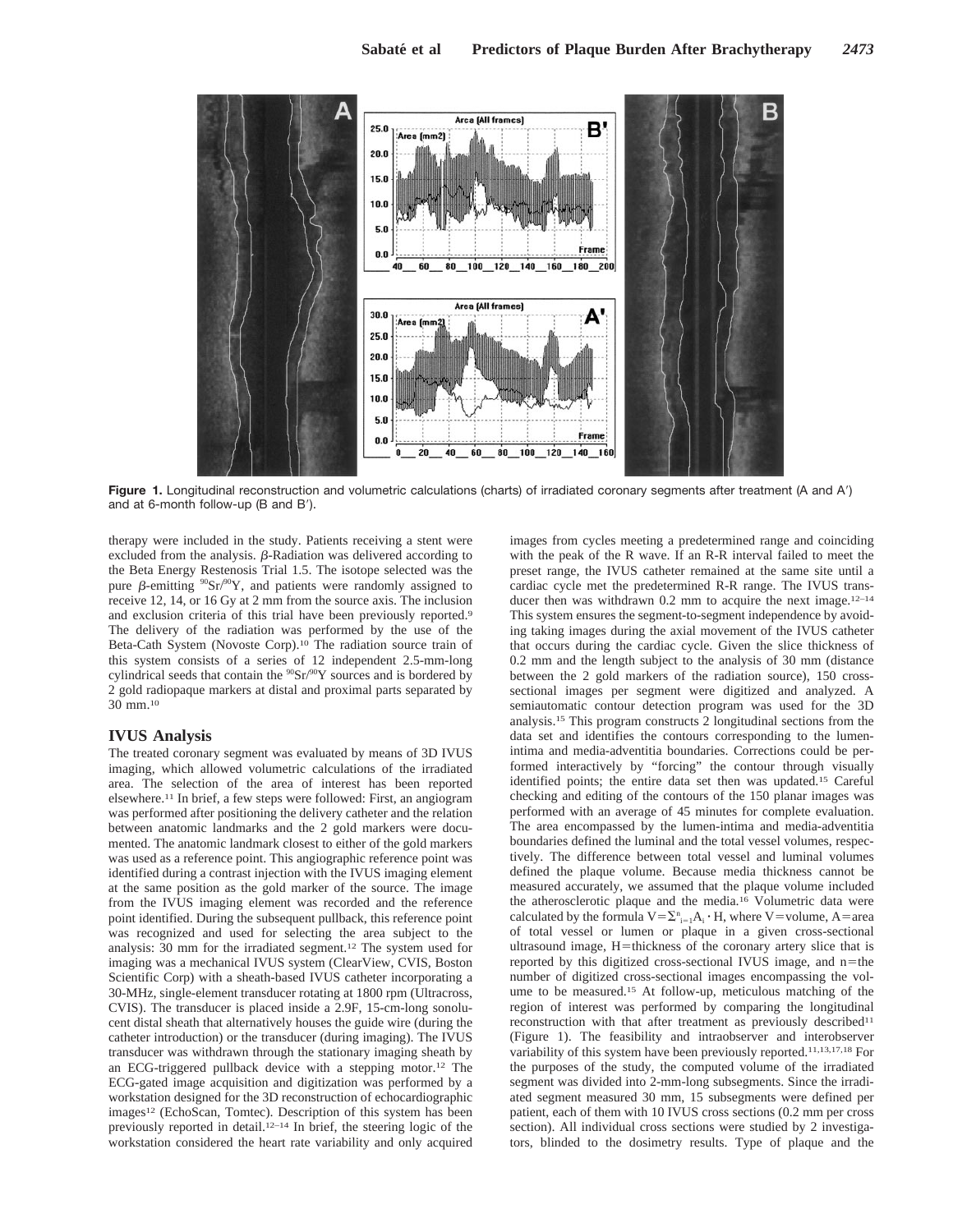

**Figure 2.** Dose-volume histogram showing cumulative dose received at level of adventitial layer. Minimal dose received by 90% of adventitial volume  $(D_{v90} \overline{A} dv)$  is calculated.

presence of dissection were qualitatively assessed. Type of plaque was defined in every cross section as intimal thickening, soft, fibrous, mixed, and diffuse calcified according to the guidelines previously reported.19 Intimal thickening was defined when the thickness of the intima-media complex was  $< 0.3$  mm.<sup>19</sup> Soft tissue was defined when  $\geq$ 80% of the cross-sectional area was constituted by material showing less echoreflectivity than the adventitia, with an arc of calcium  $\leq 10^{\circ}$ , fibrous plaque when the echoreflectivity of  $\geq$ 80% of the material was as bright as or brighter than the adventitia without acoustic shadowing, diffuse calcified plaque when it contained material brighter than the adventitia showing acoustic shadowing in  $>90^\circ$ , and mixed when the plaque did not match the 80% criterion.19 We categorized the 2-mm-long subsegments as normal/ intimal thickening, soft, hard (fibrous and mixed), and diffuse calcified when  $\geq 80\%$  of the cross sections within the subsegment were of the same type. In those cross sections containing up to 90° of calcium arc, the contour of the external elastic membrane was imputed from noncalcified slices. Dissection of the vessel was defined as a tear parallel to the vessel wall.19 Changes in luminal, plaque, and total vessel volume between immediately after treatment and at follow-up were also computed per subsegment. Those subsegments in which the origin of side branches involved  $>90^{\circ}$  of the circumferential arc in  $>50\%$  of the cross sections or were defined as diffuse calcified were excluded from the analysis.

#### **Dose Calculation**

The actual dose received by the vessel was retrospectively calculated by means of dose-volume histograms<sup>7</sup> in every 2-mm-long subsegment. This method is based on quantitative IVUS under the assumption that the radiation source is positioned at the same place as the IVUS catheter.8 The distance between the center of the catheter and media-adventitia interface was calculated in 24 pie slices (15°) in all cross sections corresponding to the irradiated area.9 Considering the prescribed dose and the accurate geometric data obtained from the IVUS, the cumulative curve of the dose-volume histogram for a predefined volume (ie, adventitia as calculated at 0.5 mm outside the external elastic membrane) can be obtained (Figure 2). From this curve, the minimum dose received by 90% of the adventitial volume (Dv90Adv) was calculated. The methodology and feasibility of this dosimetry approach in vascular brachytherapy has been previously reported.8

## **Statistical Analysis**

Data are presented as mean±SD or proportions. Differences in quantitative IVUS data between the types of tissue were assessed by means of 1-way ANOVA. Differences in quantitative IVUS data between subsegments with and without dissection and with and without calcium were evaluated by the use of an unpaired Student's *t* test. To determine the relation between the dose received by the adventitia and the plaque volume at follow-up, linear regression analysis was performed first. Then, nonlinear components were added to the equation  $(x^{-1}$  and  $x^{-2}$  were added to describe the steep



**Figure 3.** Changes between postprocedure and 6-month measurements in total vessel, plaque, and luminal volumes regarding different types of tissue. TVV indicates total vessel volume; PV, plaque volume; and LV, luminal volume.

increase of plaque volume at low dose). These components were included in the model if they described the relation significantly better. Finally, the model was corrected for the plaque volume after treatment. Multivariable regression analyses were performed to identify independent predictors of plaque volume at follow-up among IVUS-derived (types of tissue, dissection, and plaque volume after treatment) and dosimetric variables  $(D_{v90} Adv)$ . All tests were 2-tailed, and a value of  $P < 0.05$  was considered statistically significant.

## **Results**

### **Baseline Characteristics**

Two hundred seventy subsegments were defined in 18 patients successfully treated with BA followed by intracoronary brachytherapy. Sixty-four subsegments were excluded from the final analysis because of either diffuse calcified plaque that precluded the quantification of the total vessel volume  $(n=30)$  or side branches that involved  $>90^{\circ}$  of the circumferential arc in  $>50\%$  of the cross sections (n=34). Therefore, 206 irradiated subsegments were the subject of the study. Fifty-five (27%) subsegments were defined as soft, 129 (62%) as hard, and 22 (11%) as normal/intimal thickening. Dissection was observed in 34 (16.5%) subsegments.

## **Volumetric Changes and Dosimetry**

On average, total vessel volume increased at follow-up  $(32.5\pm9 \text{ mm}^3 \text{ after treatment to } 35.5\pm11 \text{ mm}^3 \text{ at follow-up};$  $P<0.0001$ ), accommodating a parallel increase in plaque volume  $(15.3 \pm 6 \text{ to } 18.3 \pm 7 \text{ mm}^3; P < 0.0001)$ . As a result, mean luminal volume remained unchanged  $(17.1 \pm 7 \text{ to } 17.0 \pm 7 \text{ mm}^3;$  $P=$ NS). Subsegments with hard tissue demonstrated less increase in plaque, resulting in an increase in luminal volume as compared with soft and normal/intimal thickening subsegments (Figure 3). The behavior of those hard subsegments containing



**Figure 4.** Range of dose distribution in irradiated coronary subsegments as calculated by dose-volume histograms.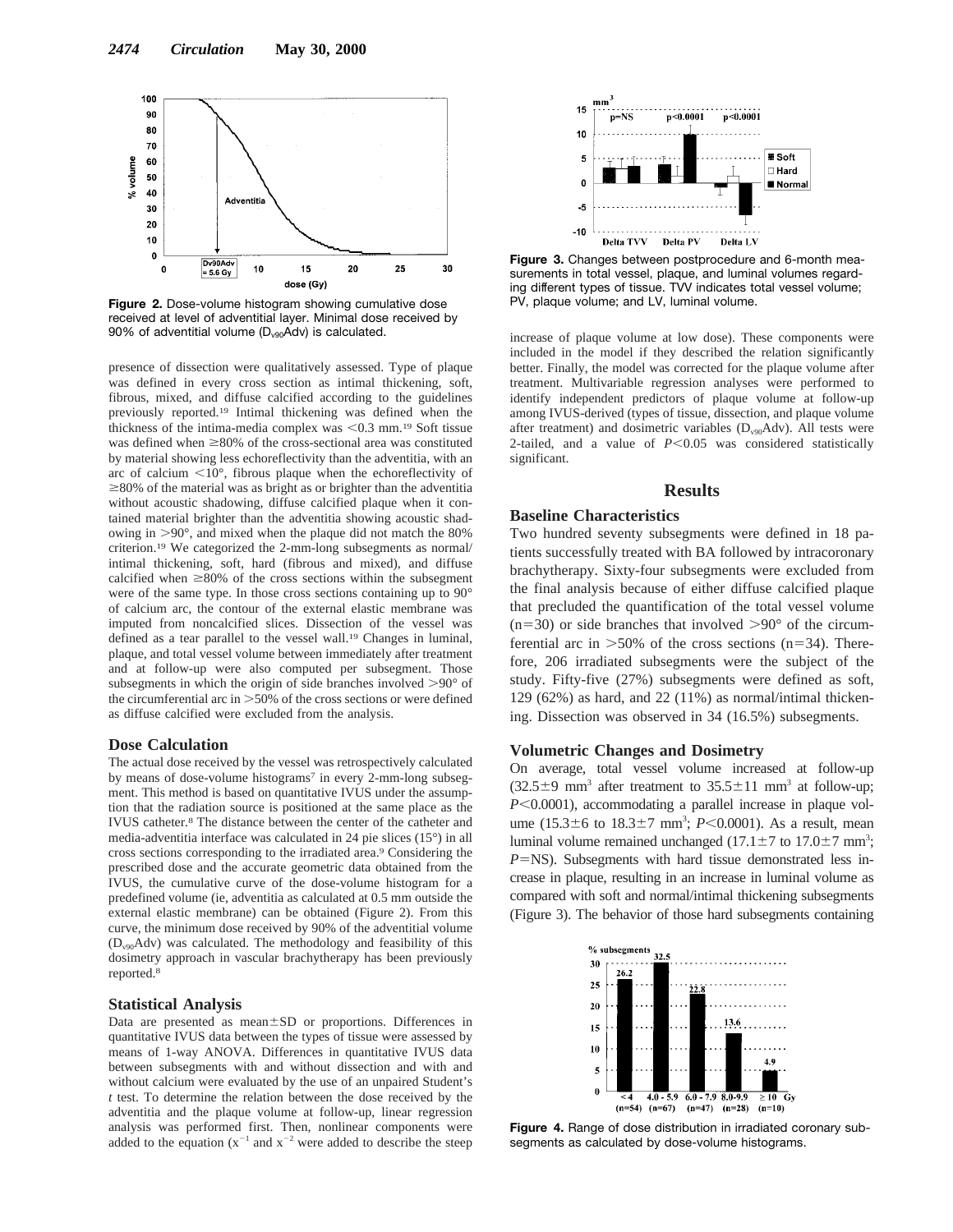

 $D_{v90}$ Adv.

mixed calcified tissue (up to  $90^\circ$ ; n=104) was compared with those containing mixed noncalcified tissue  $(n=25)$ . Mean changes in plaque and total vessel volumes were comparable ( $\Delta$ plaque [mm<sup>3</sup>]: +1.3±4.2 in mixed calcified vs +1.8±5.2 in mixed noncalcified;  $P = NS$ ;  $\Delta$ total vessel volume  $\text{[mm}^3$ ]:  $+2.6\pm6.2$  in mixed calcified vs  $+4.2\pm5.8$  in mixed noncalcified;  $P=NS$ ), resulting in a comparable mean increase in luminal volume at follow-up  $(+1.3\pm5.2 \text{ mm}^3)$  in mixed calcified vs  $+1.9\pm5.7$  mm<sup>3</sup> in mixed noncalcified; *P*=NS). Dissected subsegments demonstrated a trend toward a smaller increase in plaque as compared with nondissected subsegments  $(+1.2\pm3$  vs  $+3.3\pm6$  mm<sup>3</sup>; *P*=0.08). The mean of all 3 prescribed doses at 2 mm from the source was  $14\pm1.8$  Gy. The calculated D<sub>v90</sub>Adv was  $5.5\pm2.5$  Gy (range 0.2 to 12.4). A wide range of dose distribution was observed in the irradiated coronary subsegments (Figure 4). The association between  $D_{\nu90}$ Adv with the plaque volume at follow-up is depicted in Figure 5. The model appeared

**Parameters Associated With Plaque Volume at Follow-Up**

|                                                   | Parameter Estimate | 95% CI      |        |
|---------------------------------------------------|--------------------|-------------|--------|
| Plaque volume after<br>treatment, mm <sup>3</sup> | 0.6                | 0.8/0.5     | 0.0001 |
| $D_{\text{van}}$ Adv, Gv                          | $-4.4$             | $-5.6/-2.9$ | 0.0001 |
| Type of plaque (hard vs other)                    | $-1.6$             | $-3.4/0.1$  | 0.06   |

to follow a polynomial equation with linear and nonlinear components. Nonlinear components described the increase in plaque volume at lower doses, whereas the residual plaque volume after treatment accounted for the linear relation of the curve. Changes in plaque volume appeared to decrease with dose (Figure 6). Four Gray was the minimum effective dose to be delivered to 90% of the adventitia because subsegments receiving at least this dose demonstrated a significantly smaller increase in plaque volume as compared with those receiving  $\leq 4$ Gy  $(P<0.001)$ . As a result, luminal volume decreased significantly less in those subsegments receiving  $\geq$  4 Gy and even increased when the minimal dose to the adventitia was  $\geq 6$  Gy. Multivariable regression analyses identified plaque volume after treatment as a positive predictor of plaque volume at follow-up, whereas  $D_{v90}$ Adv and type of plaque (hard) were negative predictors (Table).

# **Discussion**

This study demonstrates for the first time the relation between plaque increase, as assessed by IVUS, and the dose received by the adventitia, as calculated by means of dose-volume histograms. A plot of dose-volume histogram is a standard method used in radiotherapy that condenses the large body of information available from conventional 3D distribution data



**Figure 6.** Changes in total vessel, plaque, and luminal volumes regarding 5 ranges of doses as calculated by dose-volume histograms. TVV indicates total vessel volume.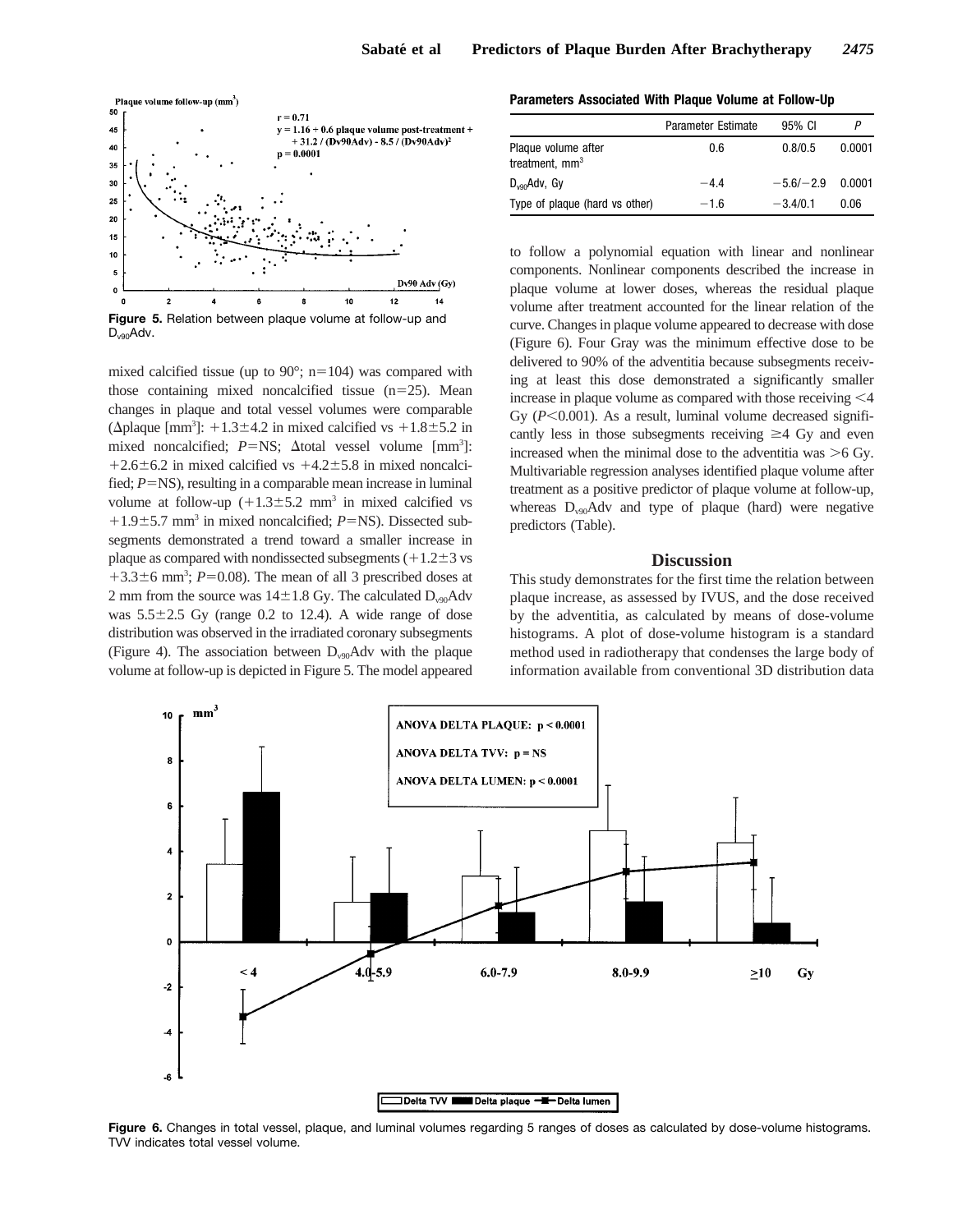into a plot summarizing graphically the radiation distribution throughout the target volume.7

The assumption of the adventitia as the target tissue is supported by experimental studies.<sup>20,21</sup> Scott et al<sup>20</sup> localized the proliferating cells in the adventitia and their migration into the neointima after angioplasty by using bromodeoxyuridine immunohistochemistry. Similarly, Waksman et al<sup>21</sup> demonstrated a greater cell proliferation in control vessels 3 days after angioplasty in the adventitia at the site of the medial tear as compared with the medial wall in the same region. In this study, the proliferation was significantly reduced in irradiated vessels with either a source of  $\rm{^{90}Sr/^{90}Y}$  or  $192$ Ir that delivered 14 or 28 Gy at 2 mm into the artery wall.<sup>21</sup>

The actual dose received by the adventitia appeared to be rather low as compared with the prescribed dose at 2 mm from the source. Furthermore, the dose varied considerably between coronary subsegments, as demonstrated by the dose distribution depicted in the Figure 4. The use of  $\beta$ -radiation may account in part for this dose inhomogeneity. As compared with  $\gamma$ -radiation,  $\beta$ -sources have more fall-off because of the short range of electrons.6 This feature may become crucial when treating vessels with a great degree of vessel tapering or, alternatively, lesions showing positive remodeling where the distance from the source to the surrounding adventitia may be smaller or greater than expected. In this regard, the use of IVUS as a tool for dosimetry in  $\beta$ -radiation therapy may become mandatory.

Dose uniformity also may be influenced by the source centering in the lumen.22 By the use of dose-volume histograms, Carlier et al<sup>8</sup> demonstrated in 10 patients treated with balloon angioplasty followed by intracoronary  $\beta$ -radiation that the prescribed dose was administered in only 35% of the adventitia. After centering the source in the lumen, up to 60% of the adventitia may have received this dose.

The remnant plaque burden at the site of angioplasty becomes a powerful predictor of the outcome. This is in accordance with other studies that identified, either in nonstented or stented coronary segments, postintervention crosssectional area as a predictor of restenosis.23,24 In this regard, the usefulness of a debulking technique before radiation therapy should be addressed in further studies.

 $D_{\nu 90}$ Adv was also identified as an independent predictor of the plaque volume at follow-up. The relation between  $D_{\nu90}$ Adv and plaque volume at follow-up appeared to be polynomial with linear and nonlinear components. This may model the survival curve of mammalian cells.25 The minimal effective dose to be delivered to 90% of the adventitial volume appeared to be 4 Gy. Further increase in dose resulted in net increase in luminal volume at follow-up. Similarly, in a subgroup analysis of the SCRIPPS trial, late loss was significantly lower when the entire circumference of the adventitial border was exposed to  $\geq 8$  Gy.<sup>26</sup> Radiation doses .20 Gy have been suggested to be able to completely eliminate the smooth muscle cell population from the treated area.27 However, because cells from normal tissue have a limited capacity to proliferate,28 lower doses probably would be sufficient to permanently prevent restenosis.

Finally, subsegments containing hard tissue (fibrotic and calcified material up to 90° of the circumferential arc) demonstrated a trend to be a negative predictor of plaque volume at follow-up. Hard plaque on IVUS consists of a more mature tissue with low cellularity and high content of extracellular matrix.29,30 These features may induce either a physical barrier for migration of smooth muscle cells from the surrounding layers or a reduced capacity to proliferate when injured as compared with that of the soft tissue with a high concentration of smooth muscle cells.<sup>29–31</sup> Further, it is hypothesized that tissue composition may potentially exert a different degree of shielding effect on radiation and thus become less effective. However, the degree of remodeling was similar between the different types of tissue, suggesting that the effects of attenuation of radiation induced by hard material (either containing calcium up to 90° of circumferential arc or mixed noncalcified tissue) may be negligible as compared with that of soft tissue.

#### **Study Limitations**

We assumed that the IVUS and the delivery catheters were lying in the same position in the treated coronary segment. The size of the IVUS catheter is smaller (2.9F) than the brachytherapy device (5F), which is thus to some extent more centered in the lumen. Although the catheters should be on the shortest 3D path in the lumen, coronary arteries have a complex curved geometry in space and can be partially deformed by the catheters. Thus, catheters with different rigidity may occupy different positions. The development of new systems incorporating the IVUS imaging element on the delivery catheter might resolve this drawback.

During irradiation, the position of the delivery catheter inside the lumen is not fixed and may vary along the cardiac cycle because of ventricular contractions, which may lead to some degree of inhomogeneity not assumed by data derived from the static end-diastolic IVUS images.

The behavior of diffuse calcified plaques after radiotherapy has not been evaluated because the acoustic shadowing would have impeded the reliable analysis of total vessel and plaque volumes.19

It has not been possible to differentiate those areas that have been traumatized and irradiated from those only irradiated. Thus, no conclusions regarding the effect on radiation in irradiated but noninjured segments can be drawn. Further studies will address this problem by defining meticulously the injured and the irradiated areas either on IVUS or quantitative coronary angiography.

Finally, the dose as presented by the use of dose-volume histograms is not a direct measurement. The theoretical value obtained at the level of the adventitia is derived from the fall-off of the isotope and the geometrical data obtained from the IVUS study. The influence of the attenuation of the radiation caused by different tissue characteristics has not been taken into consideration. Future investigations should address the implementation of a dosimetry program on-line to prescribe the radiation dose in a more refined fashion.

#### **Acknowledgments**

Dr Kay was supported by The National Heart Foundation of New Zealand. The Wenckebach prize was awarded to Dr Serruys by the